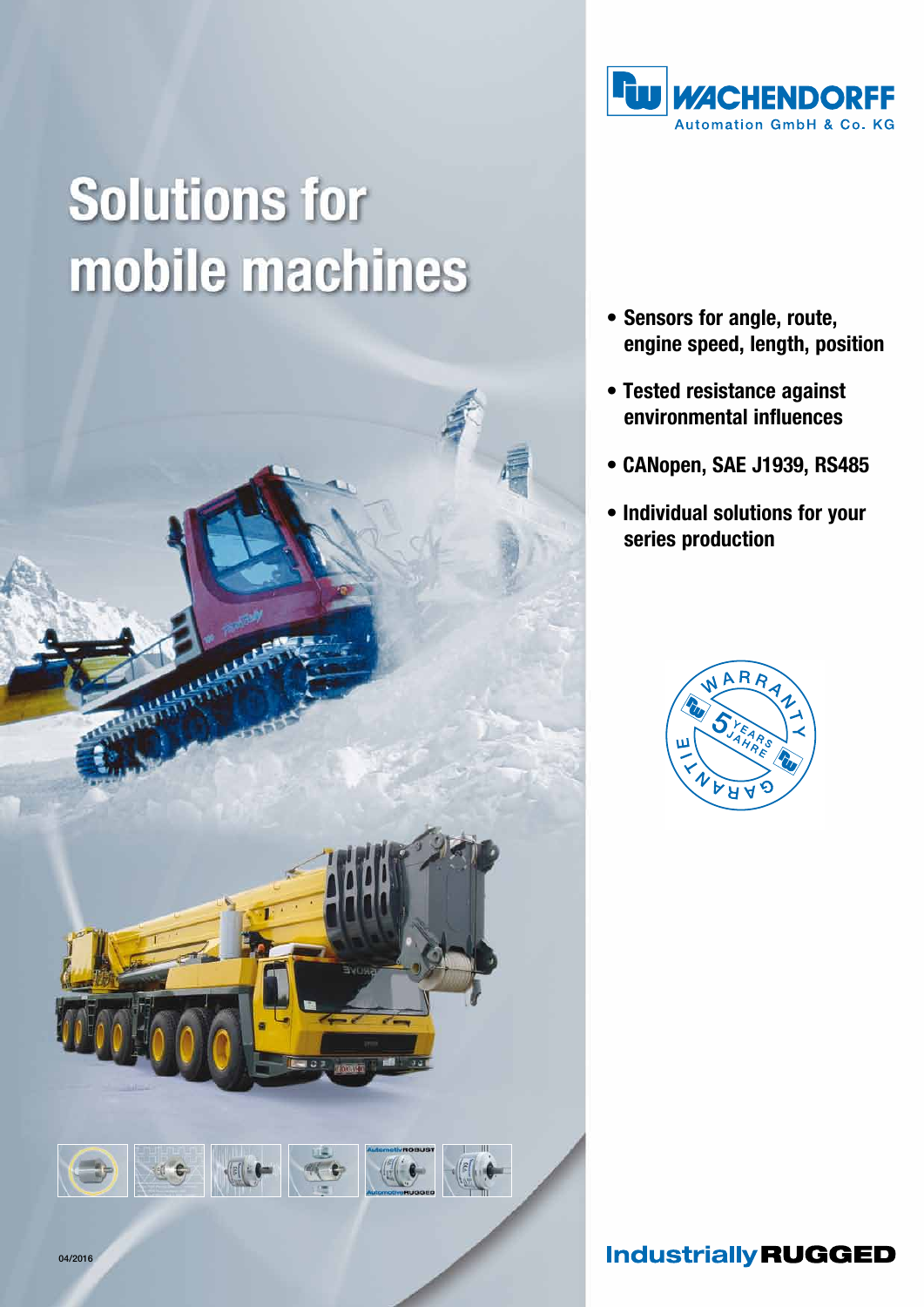

## Many applications, numerous solutions ... intelligent and automotive-grade



#### Speed and length measurement directly in the tool

- 24 mm diameter: very small and particularly light
- High protection class: IP 67 all around
- Broad temperature range: -40  $^{\circ}$ C up to +80  $^{\circ}$ C
- High bearing load: radial 80 N, axial 50 N

#### Reliable control of swivelling and telescopic outriggers

- Safety through redundant signals
- Speed, incline and angle of rotation monitoring
- Reliable communication with CANopen
- $En Dra^{\circledR}$  multiturn technology: maintenance-free and non-wearing
- High protection-class



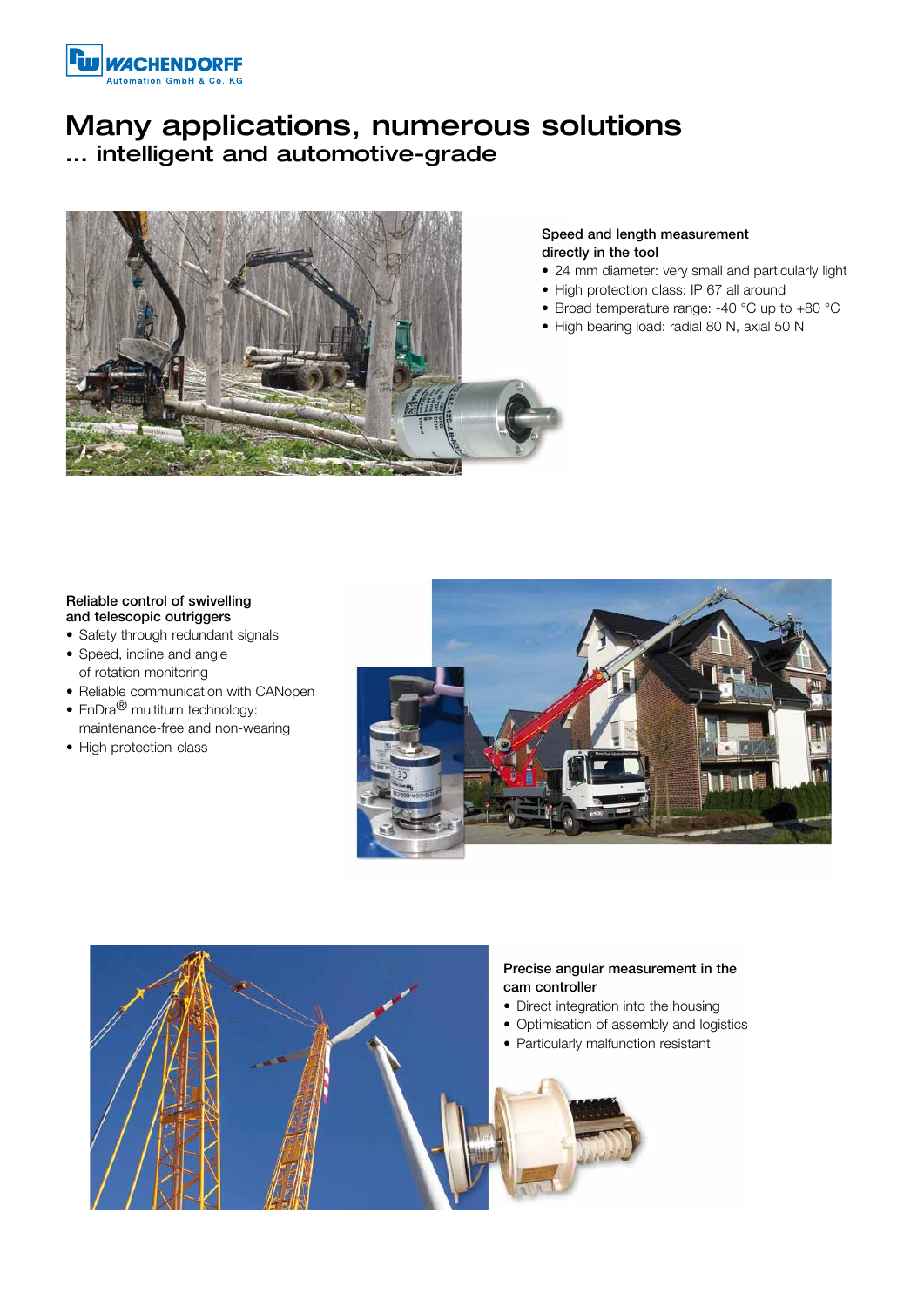#### Position measurement of the antenna for live television in the airplane

- Precise adjusting of the antenna to the satellite signal during flight
- Particularly broad temperature range: -55 °C up to +75 °C
- Developed under the MIL specification
- Direct installation into engines
- Customer-specific testing method in the climatic test cabinet for simulation of flying operation





#### Angular measurement for automatic steering

- Installs in the tightest space
- Highly resilient to magnetic interference
- Resistant to static charge

#### Position measurement of the fork over several cross-beams

- Compact draw wire system design
- Precise position measurement through high degree of resolution
- High degree of flexibility: incremental or absolute
- Various lengths and sizes

#### Optimal metering of grit

- • Environmental and traffic protection: precise metering with high resolution
- Suitable for winter conditions thanks to:
	- broad temperature range of -40 °C up to +80 °C
	- resistant to salt through special materials
	- highly impermeably to humidity and splash-water, IP67+IP69k
- Optimised for the most rapid assembly, through design and prefabrication